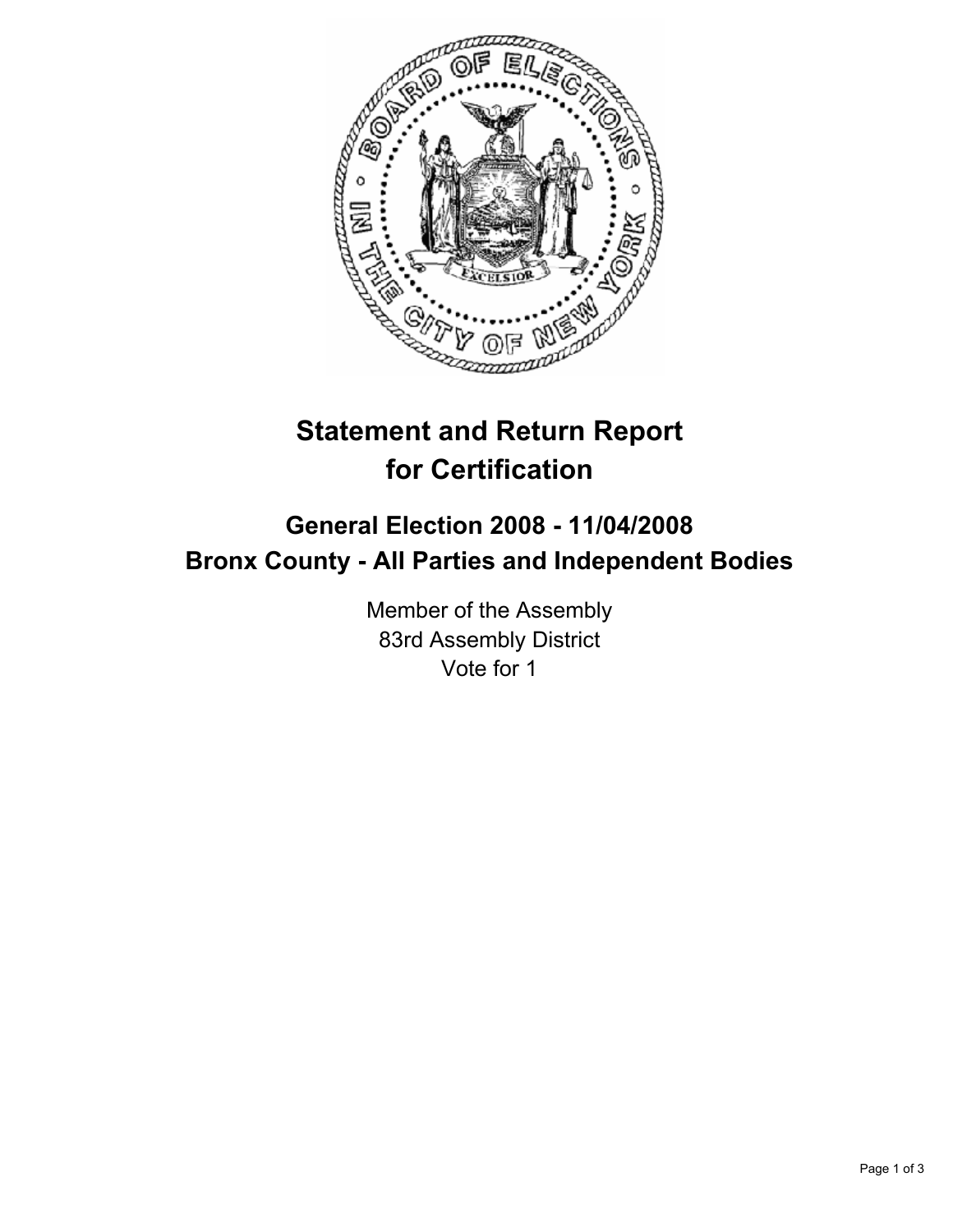

## **Assembly District 83**

| <b>PUBLIC COUNTER</b>             | 35,690 |
|-----------------------------------|--------|
| <b>EMERGENCY</b>                  | 375    |
| ABSENTEE/MILITARY                 | 890    |
| <b>AFFIDAVIT</b>                  | 1,677  |
| <b>Total Ballots</b>              | 38,731 |
| CARL E HEASTIE (DEMOCRATIC)       | 30,120 |
| MICHEL BLOT (REPUBLICAN)          | 821    |
| MICHEL BLOT (CONSERVATIVE)        | 88     |
| CARL E HEASTIE (WORKING FAMILIES) | 464    |
| DATANIA BURTEN (WRITE-IN)         |        |
| SHERMAN BROWNE (WRITE-IN)         |        |
| <b>Total Votes</b>                | 31,495 |
| Unrecorded                        | 7.236  |